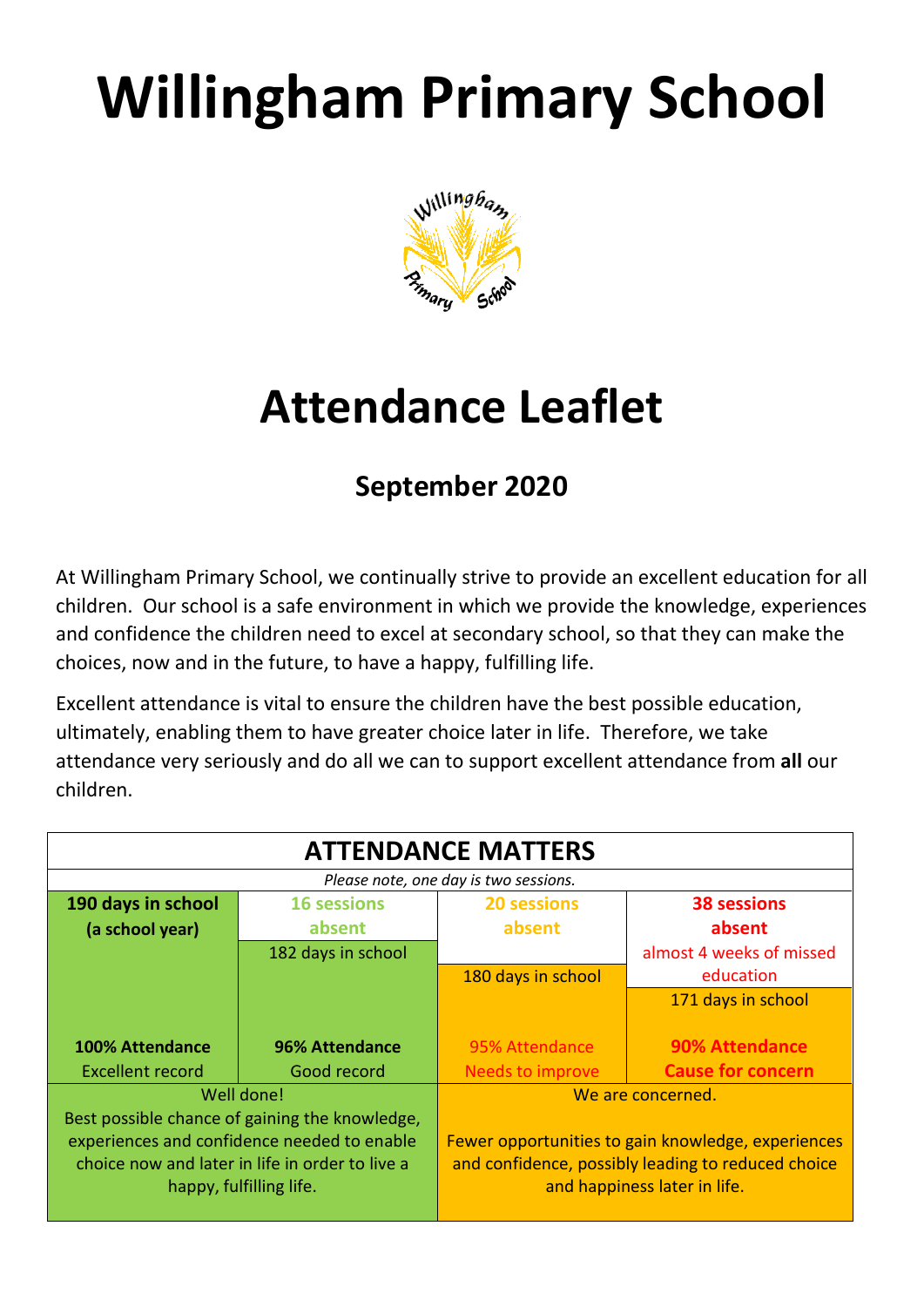The school has the following motto for attendance:

#### **H.E.R.O: Here Everyday, Ready and On Time**

The classes are monitored on a weekly basis and the class with the highest combined attendance and punctuality has the H.E.R.O bear for the week.



Hieronymus (EYFS/KS1) and Horatio (KS2), our H.E.R.O. bears.

#### **Here Everyday**

We expect all children at Willingham Primary School to come to school every day, apart from in cases of contagious illness, serious medical conditions or due to the current Covid restrictions.

#### **What do I do if my child can`t come to school?**

You must contact the school before 8.50am, through the Pupil Asset application (our preferred option), by phoning the absence line on 01954 283030, Option 1, or by emailing [office@willingham.cambs.sch.uk.](mailto:office@willingham.cambs.sch.uk) Please state your child's name, class and reason for absence.

Please note that you will need to contact us every morning of your child's illness.

If a child is not in school and we do not know the reason why, the school is required to contact parents or carers to make sure the child is safe and establish the reason for absence.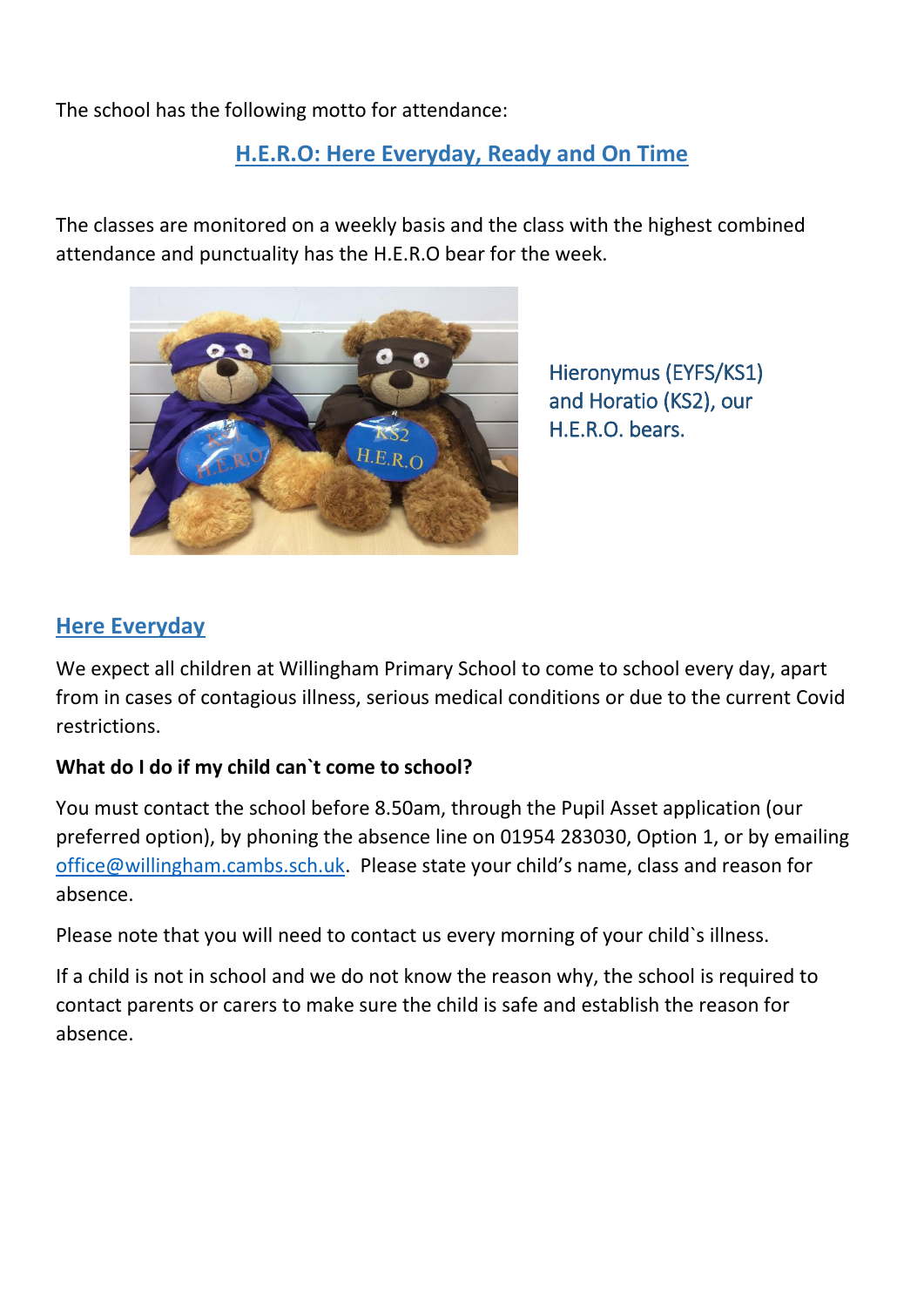#### **Diarrhoea, Vomiting & Contagious Conditions:**

If your child has a diarrhoea and/or vomiting infection your child must stay at home for **48 hours from the LAST bout** of diarrhoea or sickness. Children who are sent back to school before this, will be sent home again. If your child has a contagious illness such as chicken pox, they must stay off school until they cease to be a risk. If you are unsure please telephone the office who will be able to give you further advice, based on the information given to us by the local Public Health England Protection Team.

#### **Coughs and Colds:**

Coughs and colds are an inevitable part of winter and usually children should not routinely miss school on account of these. However, this year, the Covid Government guidelines dictate that if a child has a new cough, they must self-isolate and be tested.

If your child has just a cold but you are still unsure as to whether they should come to school, please bring them in and we will ring you if they do not cope during the day.

The vast majority of children in our school achieve above 96% attendance, which is what we expect from all our children as a minimum. Illness usually comes in a block of time over a continuous period. Children should not have more than one or two episodes of broken weeks in an academic year. Regular broken weeks are a cause for concern and will be followed up by the school.

#### **Medical Appointments:**

If your child has a medical appointment, please let us know in advance and bring in the appointment letter or card when you come to collect your child. For dental appointments, we would ask that these are booked outside of school hours or in the school holidays, where possible.

If your child has an appointment and will be returning to school before lunchtime, please indicate whether they are having a school meal or packed lunch from home.

#### **Other reasons for absence:**

If you wish your child to be absent for any other reason, please fill in a 'Request for Exceptional Leave of Absence' form, available from the school office or on the website.

Please note that we do not give permission for pre-planned absences for anything other than the most exceptional of circumstances. If you take your child on holiday during school time, you may be issued with a penalty notice and a fine by Cambridgeshire County Council.